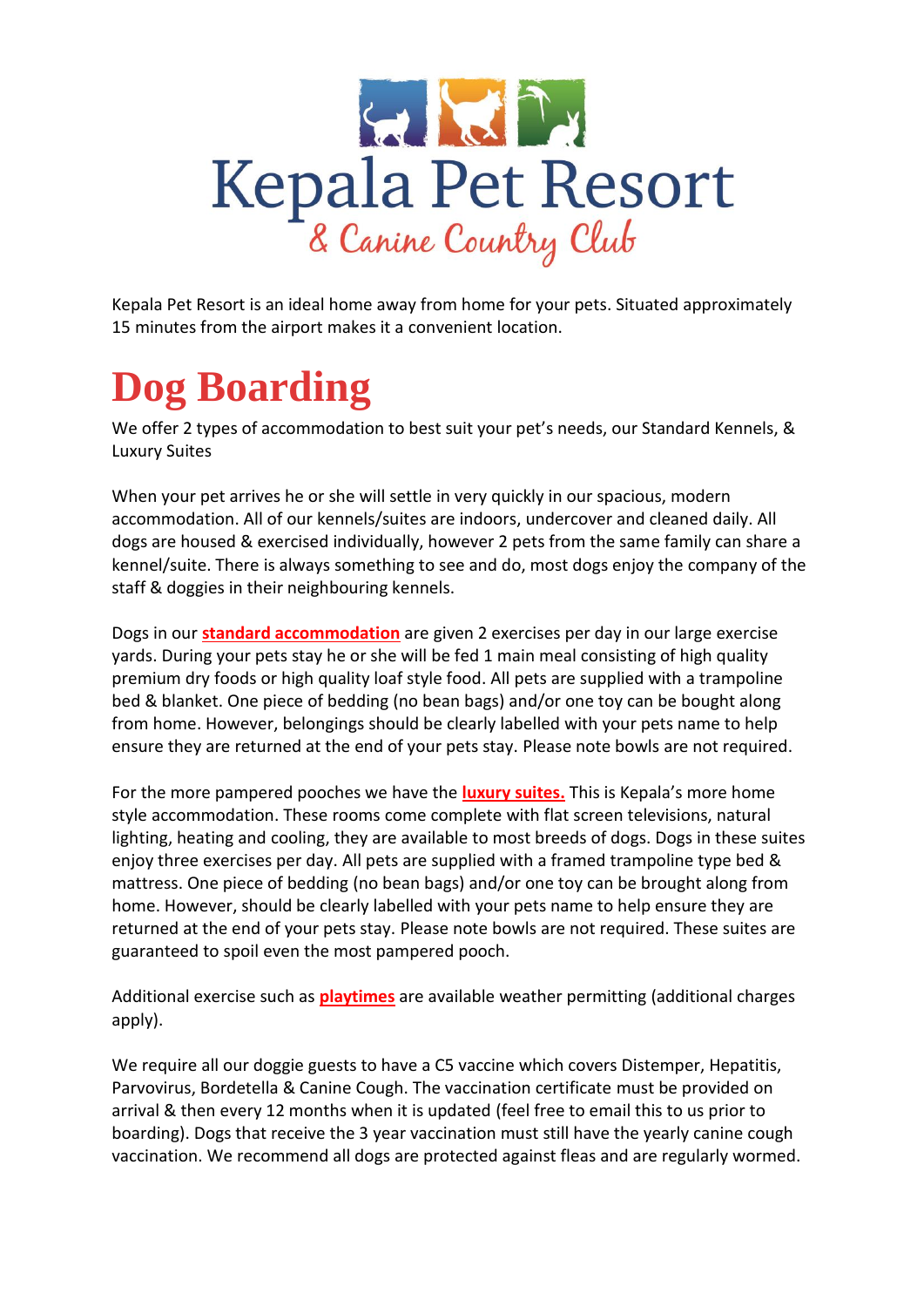#### **Medications and heath:**

If your dog is on any medication whilst boarding we are happy to administer them at \$3.00 per administration. Please bring medication in the original labelled bottles from the Vet and give to the office staff upon check in. It is recommended that more medication is brought than required in case you are held up and longer boarding is required. You will need to fill in a form regarding medication directions upon arrival.

Please note puppy's need to be a minimum of 6 months with all puppy vaccinations done, we also do not except first time boarders over the age of 12 years without an in depth discussion on their health and needs beforehand. Boarding may be declined due to health issues.

## **Cat Boarding**

We offer 2 different sized cabins for our feline guests.

**Garden Cabins:** These cabins are spacious and suitable for up to two cats from the same family. Cabins are split level with a cat door allowing access to an undercover outside area which overlooks lush green gardens. These cabins are perfect for those cats that enjoy the outdoors or just appreciate the extra space.

**Luxury Suites:** A large, spacious cabin with a variety of climbing equipment, bird watching windows and virtual fish on our flat screen TV's makes it perfect for the more adventurous felines.

When your pet arrives they will settle in quickly to our spacious modern accommodation. Our cattery is fully indoors and is heated in winter and cooled in summer. For your pets comfort soothing music is provided to all areas of the cattery.

All cats are housed individually; however two cats from the same family can share a cabin if compatible and with the owner's consent. All cabins include litter trays, a comfy bed, bowls and blanket. All our feline guests are exercised daily in the secure surrounds of the cattery while their cabin is being cleaned.

Cats can laze about and enjoy the soothing music, lay in the sunshine with the fresh air or just sleep the day away. We use high quality premium dry food and wet food which is provided for grazing throughout the day. We understand that some cats require special diets or just prefer their own food so we encourage you to bring it along if required, just ensure it is correctly labelled and there is enough for your cats stay.

Our friendly and qualified staff understand that the transition from home to a cattery environment can be a little unsettling for some cats. Therefore we are always on hand to provide extra cuddles and more attention to those who require it.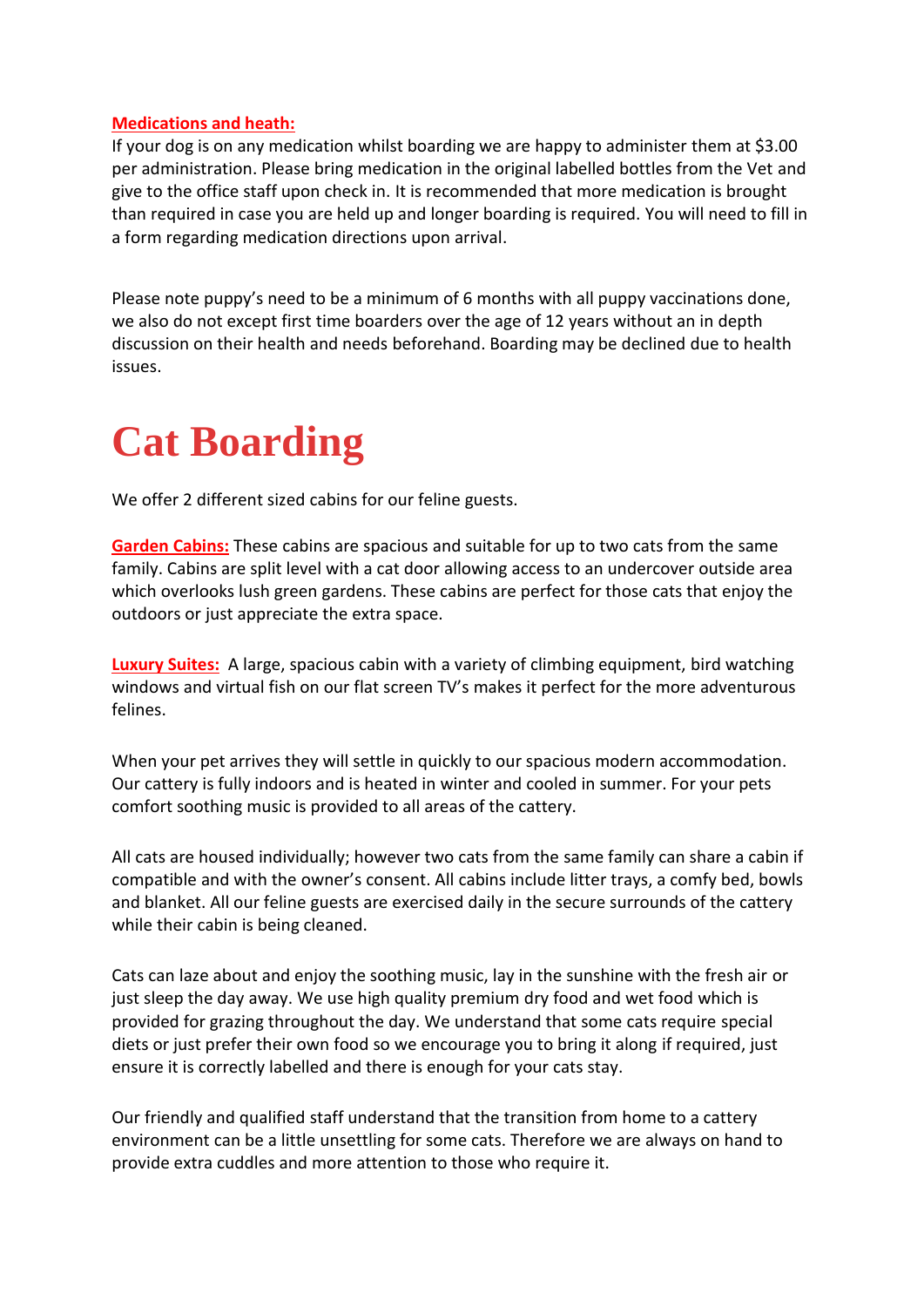We require all cats to have an up to date F3 vaccination. The vaccination certificate is required on the arrival day (or can be emailed through prior to boarding) & then every 12 months when it is updated. We recommend all cats are protected against fleas and are regularly wormed.

#### **Medications and heath:**

If your cat is on any medication whilst boarding we are happy to administer them at \$3.00 per administration. Please bring medication in the original labelled bottles from the Vet and give to the office staff upon check in. It is recommended that more medication is brought than required in case you are held up and longer boarding is required. You will need to fill in a form regarding medication directions upon arrival.

Please note kitten's need to be a minimum of 6 months old, we also do not except first time boarders over the age of 15 years without an in depth discussion on their health and needs. Boarding may be declined due to health issues.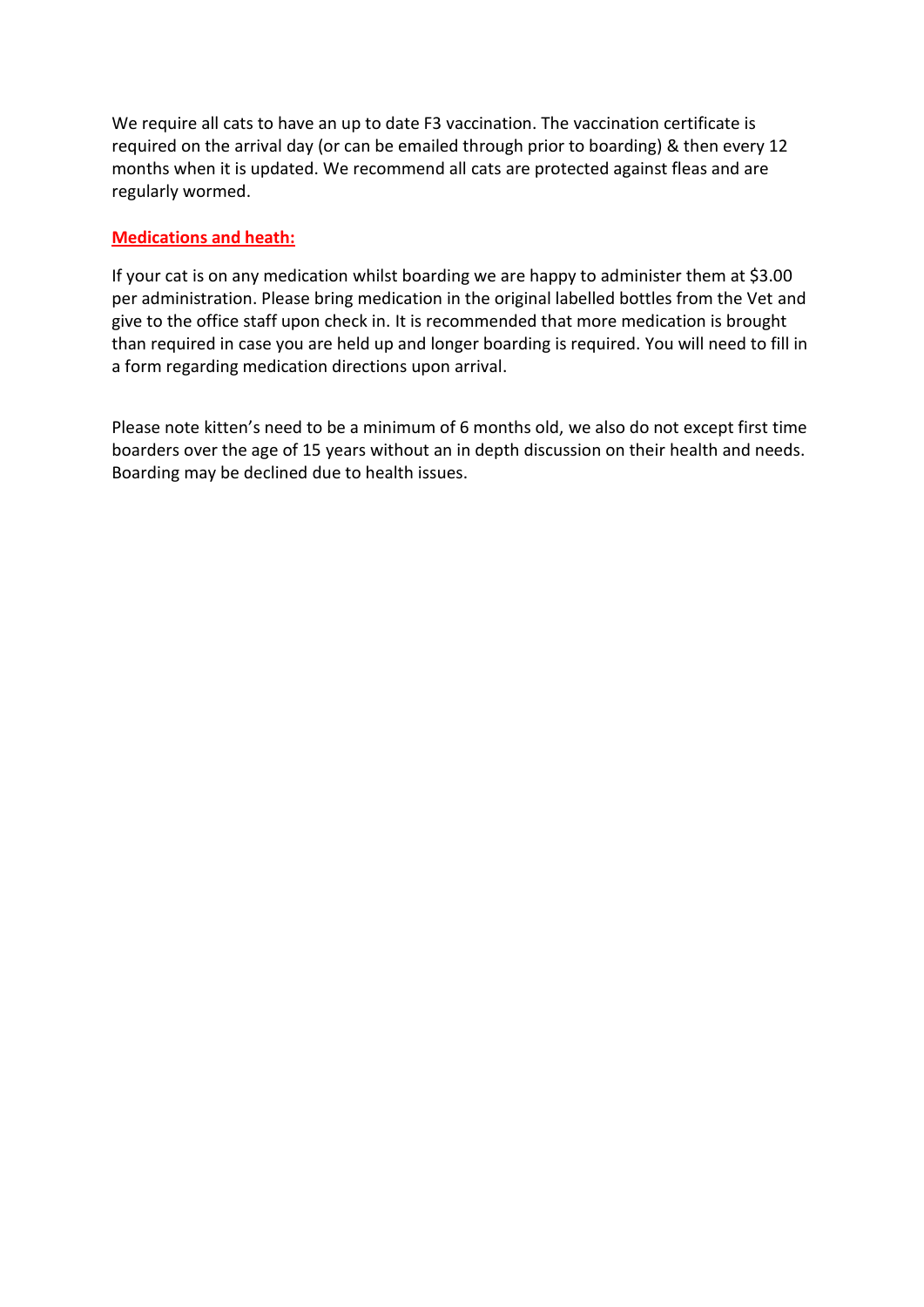## **Price List – Effective as 1st May 2022**

| <b>Cats</b>                | <b>Single</b> | <b>Double</b> |
|----------------------------|---------------|---------------|
| Garden Cabin               | \$34          | \$49          |
| Penthouse                  | \$49          | \$59          |
| <b>Luxury Suites</b>       | \$65          | \$81          |
|                            |               |               |
| <b>Dogs</b>                |               |               |
| Small breed                | \$52          | \$85          |
| Small & Med large Together | N/A           | \$89          |
| Medium / Large             | \$54          | \$89          |
| Extra Large                | \$60          | \$81          |

| <b>Luxury Suites</b>            | <b>Small Breed</b> | <b>Large Breed</b> |
|---------------------------------|--------------------|--------------------|
| <b>Standard Suites - Single</b> | \$76               | \$82               |
| -Double                         | \$99               | n/a                |
| Large suite single or double    | \$119              | \$119              |
| Chandelier single or double     | \$142              | \$142              |

|              | <b>Single</b> | <b>Double</b> |
|--------------|---------------|---------------|
| Dog Playtime | \$18          | \$25          |

| Medication             | \$3.00 per administration |
|------------------------|---------------------------|
| <b>Additional Meal</b> | \$5 per serve             |